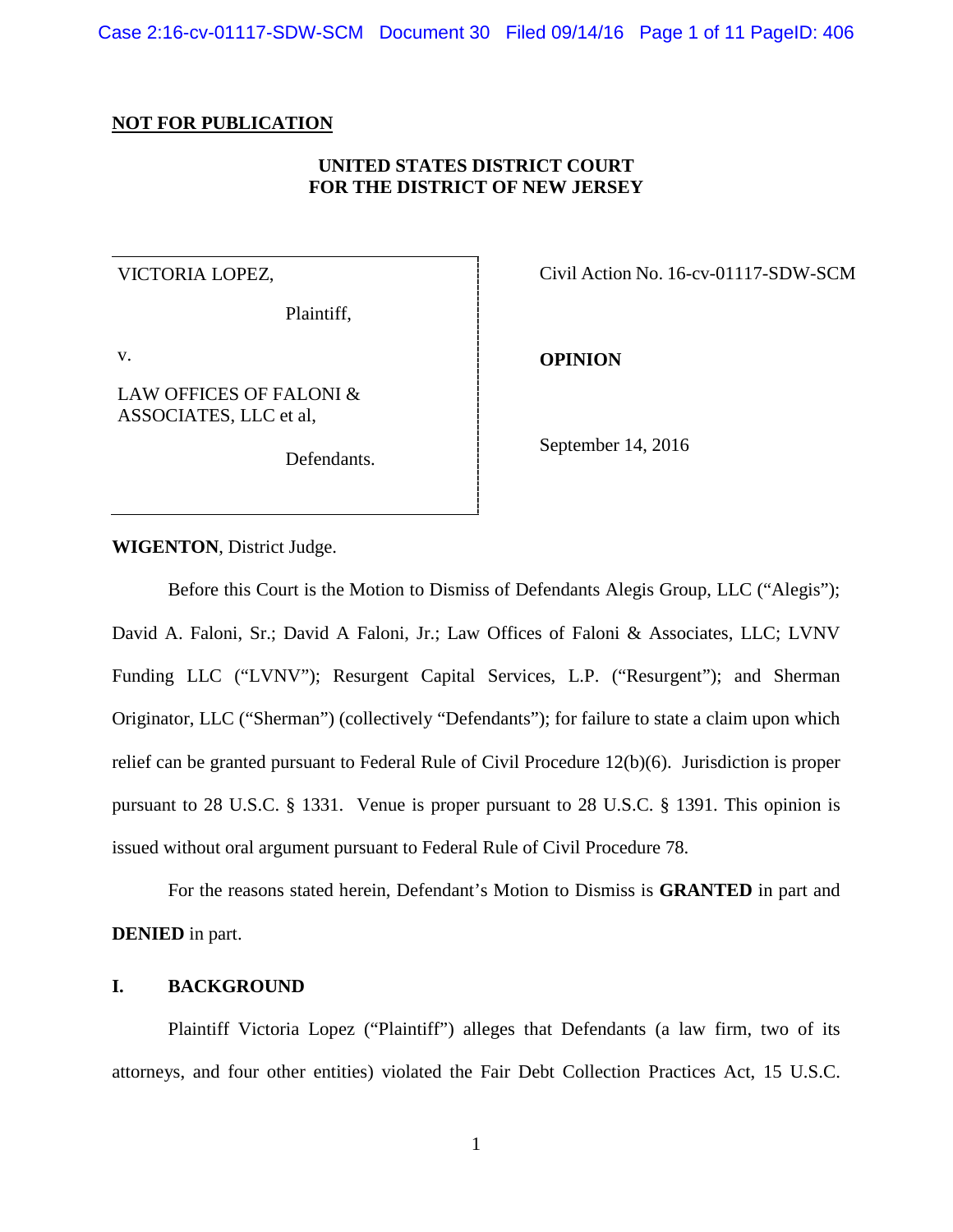§ 1692, *et seq*. ("FDCPA"). (*See generally* Am. Compl.) The alleged violations arise from a complaint filed on behalf of Defendant LVNV (the "collection complaint") in a debt collection action against Plaintiff in the Superior Court of New Jersey, Law Division, Special Civil Part. (*Id*. ¶ 45.) Plaintiff brings this action on behalf of herself and all others similarly situated. (*Id.* ¶ 104.)

According to Plaintiff, Defendant LVNV is a consumer debt collection agency which, acting along with Defendants Alegis, Resurgent, and Sherman (collectively "Purchasing Defendants"), purchased a consumer debt (the "Debt") Plaintiff had originally owed to non-party Credit One Bank, N.A. (Am. Compl. **[[1](#page-1-0)]** 17-30.) At some point after purchasing the Debt, <sup>1</sup> the Purchasing Defendants, acting through their then-counsel, Law Offices of Faloni & Associates, LLC, filed the collection complaint in New Jersey state court. (*Id*. ¶¶ 35-45.) Plaintiff now asserts that Defendants' representations in the collection complaint violated the FDCPA in four ways.

Plaintiff first claims that because the Law Offices of Faloni & Associates, LLC and two of its attorneys, David A. Faloni, Sr. and David A Faloni, Jr. (collectively the "Law Firm Defendants"), filed 195 complaints<sup>[2](#page-1-1)</sup> on the same day as the collection complaint, it would have been "impossible or highly improbable" for the Law Firm Defendants to have meaningfully reviewed the collection complaint. (Am. Compl. ¶¶ 45-81.) As a result, Plaintiff claims, Defendants violated sections 1692e, e(2)(a), e(3), e(10), and 1692f of the FDCPA. (*Id*. ¶ 128.)

In addition to claiming that Defendants violated the FDCPA by failing to meaningfully review the collection complaint, Plaintiff also alleges that Defendants attempted to collect the Debt without a license required by the New Jersey Consumer Finance Licensing Act ("NJCFLA"), N.J.

 $\overline{\phantom{a}}$ 

<span id="page-1-0"></span><sup>&</sup>lt;sup>1</sup> Plaintiff neither states the amount of the debt at the time Purchasing Defendants acquired it, nor the approximate date on which Purchasing Defendants acquired it.

<span id="page-1-1"></span><sup>&</sup>lt;sup>2</sup> The number of complaints the Law Firm Defendants filed on the same day as the collection complaint varies throughout Plaintiff's Amended Complaint and Brief in Opposition to Defendants' Motion to Dismiss ("Pl.'s Br. Opp."). For the purposes of this Opinion, this Court assumes the Law Firm Defendants filed 195 complaints on that day.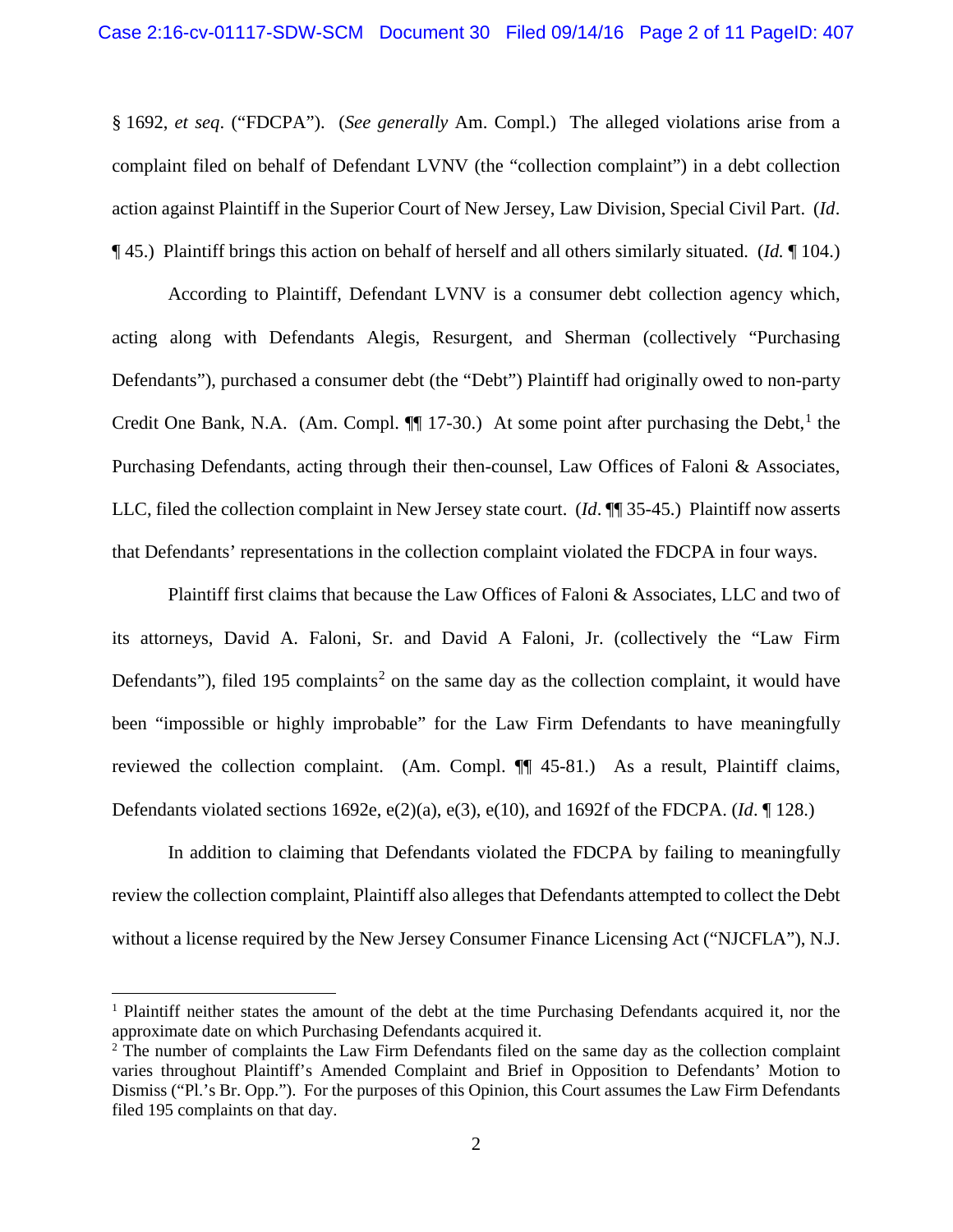State. Ann. ("N.J.S.A.") § 17:11C, *et seq.*, (Am. Compl. ¶¶ 82-86.), and reported the debt to Equifax, Experian, and TransUnion (collectively "credit reporting agencies"), (Am. Compl. ¶¶ 92- 94), all in violation of FDCPA sections 1692e, e(2)(a), e(5), e(10)), 1692f, and f(1). (Am. Compl. ¶ 129.)

Defendants filed the Motion to Dismiss now before this Court on May 25, 2016. (Dkt. No. 21.) Plaintiff filed a brief in opposition ("Pl.'s Br. Opp.") on July 5, 2016. (Dkt. No. 28.) Defendants filed their brief in reply ("Defs.' Br. Reply") on July 12, 2016. (Dkt. No. 29.)

#### **II. LEGAL STANDARD**

In considering a motion to dismiss under Federal Rule of Civil Procedure 12(b)(6), a court must "accept all factual allegations as true, construe the complaint in the light most favorable to the plaintiff, and determine whether, under any reasonable reading of the complaint, the plaintiff may be entitled to relief." *Phillips v. Cty. of Allegheny*, 515 F.3d 224, 231 (3d Cir. 2008) (quoting *Pinker v. Roche Holdings Ltd.*, 292 F.3d 361, 374 n. 7 (3d Cir. 2002)) (internal quotation marks omitted). However, "the tenet that a court must accept as true all of the allegations contained in a complaint is inapplicable to legal conclusions. Threadbare recitals of the elements of a cause of action, supported by mere conclusory statements, do not suffice." *Ashcroft v. Iqbal*, 556 U.S. 662, 678 (2009). *Iqbal* held, "to survive a motion to dismiss, a complaint must contain sufficient factual matter . . . to state a claim to relief that is plausible on its face . . . . The plausibility standard is not akin to a probability requirement, but it asks for more than a sheer possibility that a defendant has acted unlawfully." *Id.* at 678 (internal citations omitted).

In *Fowler v. UPMC Shadyside*, the Third Circuit devised "a two-part analysis." 578 F.3d 203, 210 (3d Cir. 2009). First, the court must separate the complaint's factual allegations from its legal conclusions*. Id.* at 210-11. Having done that, the court must take only the factual allegations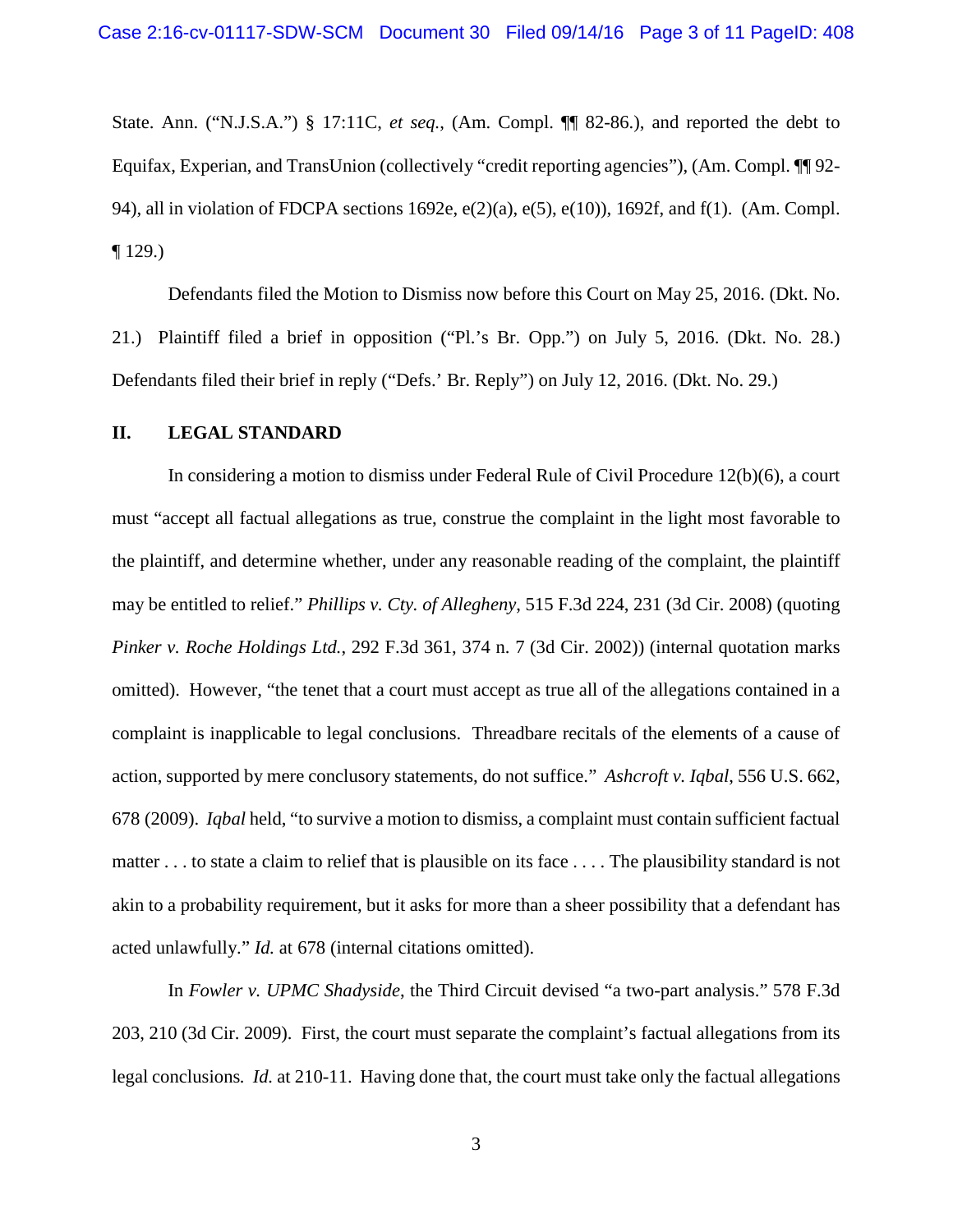as true and determine whether the plaintiff has alleged a "plausible claim for relief." *Id.* (quoting *Iqbal,* 566 U.S. at 679).

### **III. DISCUSSION**

Section 1692e of the FDCPA prohibits a debt collector from "us[ing] any false, deceptive, or misleading representation or means in connection with the collection of any debt." In addition, section 1692f prohibits debt collectors from using unfair or unconscionable means of collecting a debt. In order to have stated a claim under either of these sections, Plaintiff's Amended Complaint must have sufficiently alleged that "(1) [Plaintiff] is a consumer, (2) the defendant[s are] debt collector[s], (3) the defendant[s'] challenged practice involves an attempt to collect a 'debt' as the [FDCPA] defines it, and (4) the defendant[s have] violated a provision of the FDCPA in attempting to collect the debt." *Douglass v. Convergent Outsourcing* 765 F.3d 299, 303 (3d Cir. 2014) (citing *Piper v. Portnoff Law Assocs., Ltd.*, 396 F.3d 227, 232 (3d Cir. 2005)). Defendants challenge Plaintiff's Amended Complaint for failing to sufficiently allege the second and fourth elements.

## **A. Whether Defendants are "Debt Collectors"**

Under the second element of an FDCPA claim, a plaintiff must establish that a defendant is a "debt collector" as defined section 1692a(6) of the FDCPA. The FDCPA's definition of "debt collector" includes:

any person who uses any instrumentality of interstate commerce or the mails in any business the principal purpose of which is the collection of any debts, or who regularly collects or attempts to collect, directly or indirectly, debts owed or due or asserted to be owed or due another.

15 U.S.C. § 1692a(6). The FDCPA also *excludes* from this definition:

any person collecting or attempting to collect any debt owed or due or asserted to be owed or due another to the extent such activity . . . concerns a debt which was originated by such person [or] . . . which was not in default at the time it was obtained by such person . . . .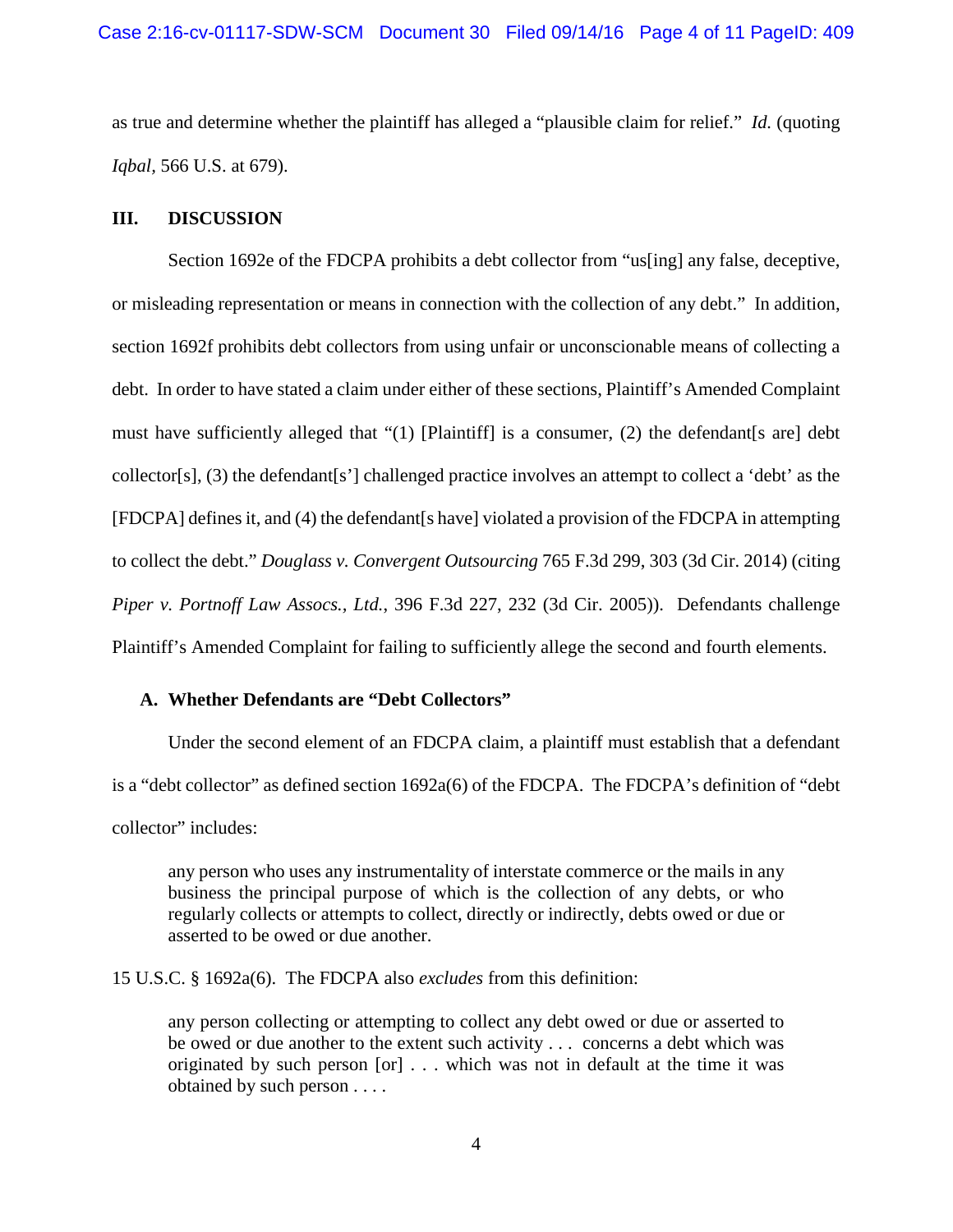*Id.* § 1692a(6)(F).

 $\overline{\phantom{a}}$ 

Plaintiff has alleged that the Debt was in default at the time the Purchaser Defendants acquired it from the original creditor. (Am. Compl. ¶¶ 30-34.) In addition, Plaintiff has alleged that the Purchaser Defendants are in the business of purchasing and attempting to collect chargedoff debts like Plaintiff's. (*Id*. ¶¶ 16-35.) Defendants do not deny either of these contentions. (*See*  Defs.' Br. Supp. 7-8.) Rather, Defendants claim that the Purchaser Defendants are not debt collectors, as defined by the FDCPA, because they did not *directly* communicate with Plaintiff and, instead, had the Law Firm Defendants communicate with Plaintiff, through the collection complaint, on their behalf.<sup>[3](#page-4-0)</sup> (*Id*. at 8.) However, a defendant need not communicate *directly* with a consumer in order to be considered a debt collector for purposes of the FDCPA: section 1692a(6) includes "any person . . . who regularly collects or attempts to collect, *directly or indirectly*, debts owed or due or asserted to be owed or due another." 15 U.S.C. § 1692a(6) (emphasis added). As a result, this Court finds that the Amended Complaint sufficiently alleges that the Defendants are debt collectors.

#### **B. Whether the Amended Complaint Sufficiently Alleges a Violation of the FDCPA**

As discussed above, Plaintiff puts forth essentially four bases on which she believes Defendants violated the FDCPA. This Court will address each in turn.

#### *a. Misrepresentation of Attorney Involvement in Filing the Collection Complaint*

As the court recognized in *Bock v. Pressler & Pressler, LLP*, "[a] civil complaint . . . may be misleading within the meaning of FDCPA if it implies attorney involvement, but such involvement is lacking." 30 F. Supp. 3d 283, 299 (D.N.J. 2014), *as corrected* (July 1, 2014), *as* 

<span id="page-4-0"></span><sup>&</sup>lt;sup>3</sup> Defendants' Motion does not challenge Plaintiff's assertion that the Law Firm Defendants are debt collectors.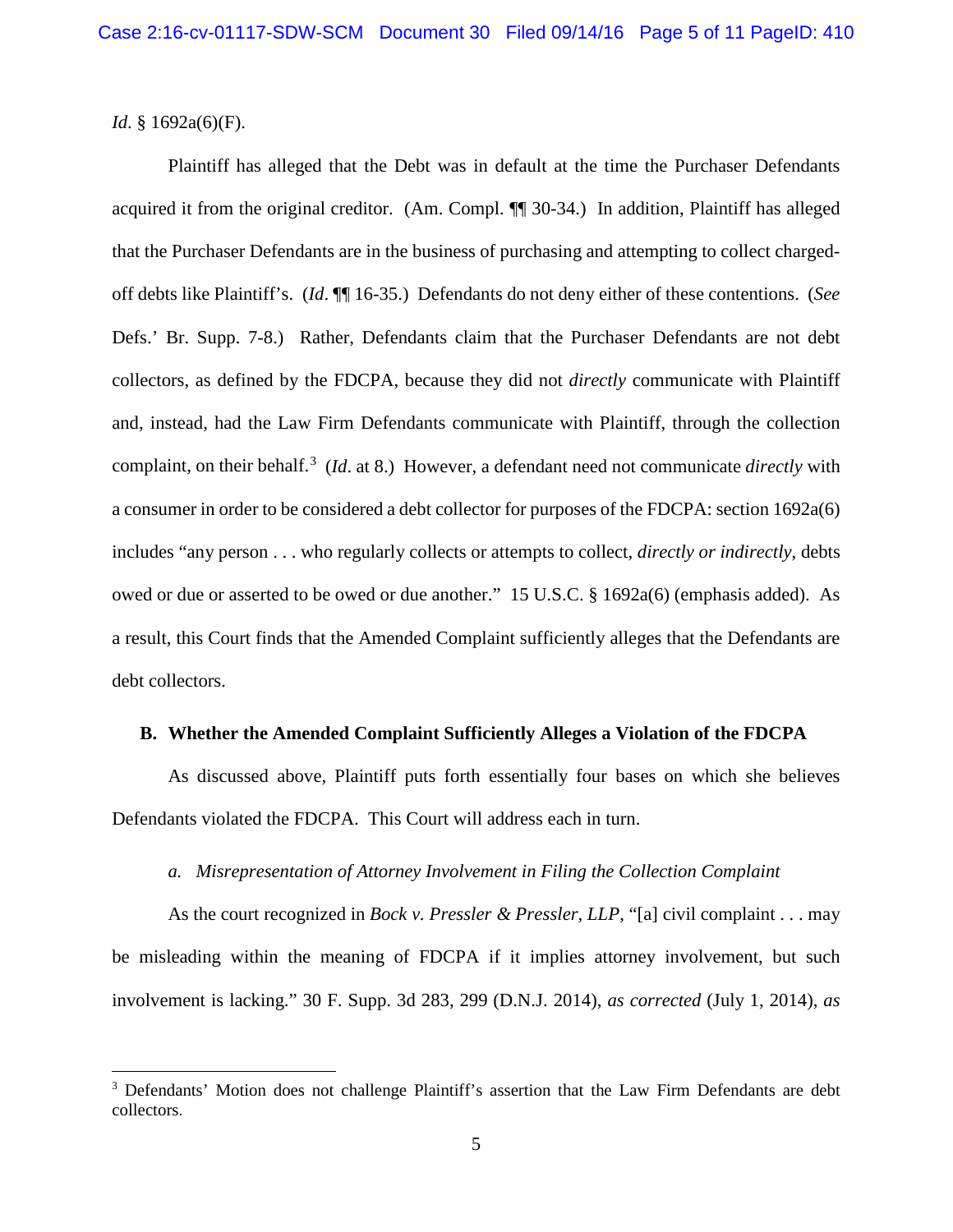*corrected* (July 7, 2014). Accordingly, Plaintiff claims that Defendants violated FDCPA sections 1692e and 1692f by filing the collection complaint "without first having an attorney individually review the file, make the appropriate inquiry, and exercise professional judgment . . . ." (Am. Compl. ¶ 128.) In support of this allegation, Plaintiff claims the Law Firm Defendants filed 195 complaints on the same day they filed the collection complaint. (Compl. ¶¶ 45-81.) In addition, Plaintiff contends that a lack of meaningful attorney involvement is shown because the collection complaint includes the following two allegedly contradictory statements:

1. Defendant is indebted to the original creditor, LVNV Funding LLC, in the amount of \$1,000.48 after failing to make agreed upon payments on his/her credit card . . . .

4. There is now due and owing to Plaintiff the sum of \$1,010.48 plus costs of suit.

(Am. Compl., Ex. B.) In response, Defendants contend that Plaintiff has not alleged sufficient factual content to plausibly claim the collection complaint was filed without meaningful attorney involvement. (Defs.' Br. Supp. 9-16.) This Court agrees.

 Although Plaintiff contends that Defendants misrepresented the level of attorney involvement in creating and filing the collection complaint, Plaintiff does not provide any information in the Amended Complaint as to (1) the number of attorneys employed by the Law Offices of Faloni & Associates, LLC,  $(2)$  the number of attorneys who actually reviewed the collection complaint, or (3) over what period of time the collection complaint was drafted and reviewed. (*See* Am. Compl.) Without these details, Plaintiff's allegations regarding attorney involvement are speculative and do not support a plausible claim for violation of the FDCPA based on a lack of meaningful attorney involvement. *Bell Atl. Corp. v. Twombly*, 550 U.S. 544, 545 (2007) ("Factual allegations must be enough to raise a right to relief above the speculative level."); *see, e.g.*, *Morales v. Pressler & Pressler LLP*, No. CIV.A. 15-236 JLL, 2015 WL 1736350, at \*3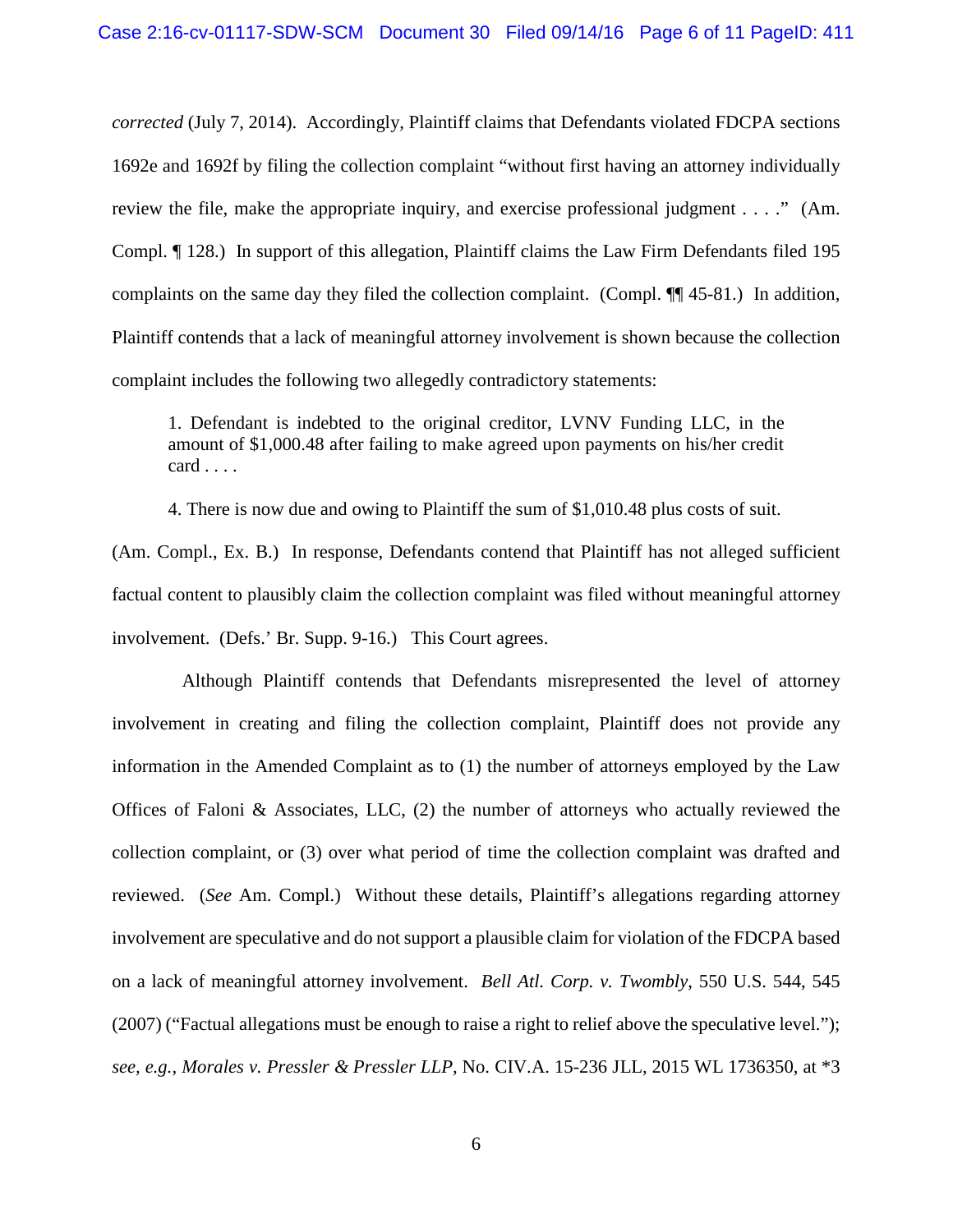(D.N.J. Apr. 16, 2015) (dismissing an attorney involvement FDCPA claim for failure to state a claim); *Barata v. Nudelman, Klemm & Golub, P.C.*, No. CIV. 2:13-4274 KM, 2015 WL 733628, at \*4 (D.N.J. Feb. 19, 2015) (dismissing an attorney involvement FDCPA claim when "[t]he only factual basis for [the] allegation [was] the 'number of collection letters' sent by [the defendant], a circumstance that supposedly implies that meaningful attorney review was 'impossible.'"). [4](#page-6-0) As a result, Plaintiff's FDCPA claims based on lack of attorney involvement in filing the collection complaint must be dismissed.

## *b. Attempting to Collect the Debt Without a License to Purchase the Debt*

Plaintiff's second claim is, in essence, that New Jersey law required the Purchaser Defendants to obtain a license before purchasing the Debt, that the Purchaser Defendants did not obtain such a license, and that, therefore, the Defendants' made false or misleading representations in attempting to collect the Debt through the collection complaint, in violation of FDCPA sections 1692e (2)(A) and (e)(10).<sup>[5](#page-6-1)</sup> (Am. Compl.  $\P$  3, 82-86, 129.) In other words, Plaintiff contends that Defendants violated the FDCPA by misrepresenting that they had the right to collect payment on the Debt when, in fact, they did not. (*Id*. ¶¶ 82-86, 129.)

Under the New Jersey Consumer Finance Licensing Act, "consumer lenders;" defined as "a person licensed, or a person who should be licensed, under [N.J.S.A §§ 17:11C *et seq.*] to engage in the consumer loan business; are prohibited from "engag[ing] in business as a consumer

 $\overline{\phantom{a}}$ 

<span id="page-6-0"></span><sup>4</sup> Although Plaintiff alleges in the Amended Complaint that Defendants violated FDCPA sections 1692e (including subsections  $e(2)(a)$ ,  $e(3)$ , and  $e(10)$ ) and 1692f by filing the collection complaint without meaningful attorney involvement, dismissal is appropriate as to each of these claims because the Amended Complaint does not contain sufficient factual allegations to support Plaintiff's claim that the collection complaint was, in fact, filed without meaningful attorney involvement.

<span id="page-6-1"></span> $<sup>5</sup>$  Although Plaintiff also lists section 1692e(5) in paragraph 129 of the Amended Complaint, Plaintiff does</sup> not appear to provide any factual support for such a claim in the Amended Complaint and makes no mention of section 1692e(5) in her Opposition. Such a "[t]hreadbare recital[] of the elements of a cause of action, supported by mere conclusory statements, do[es] not suffice." *Iqbal*, 556 U.S. at 678. Accordingly, Plaintiff failed to state a plausible claim for relief under Section 1692e(5).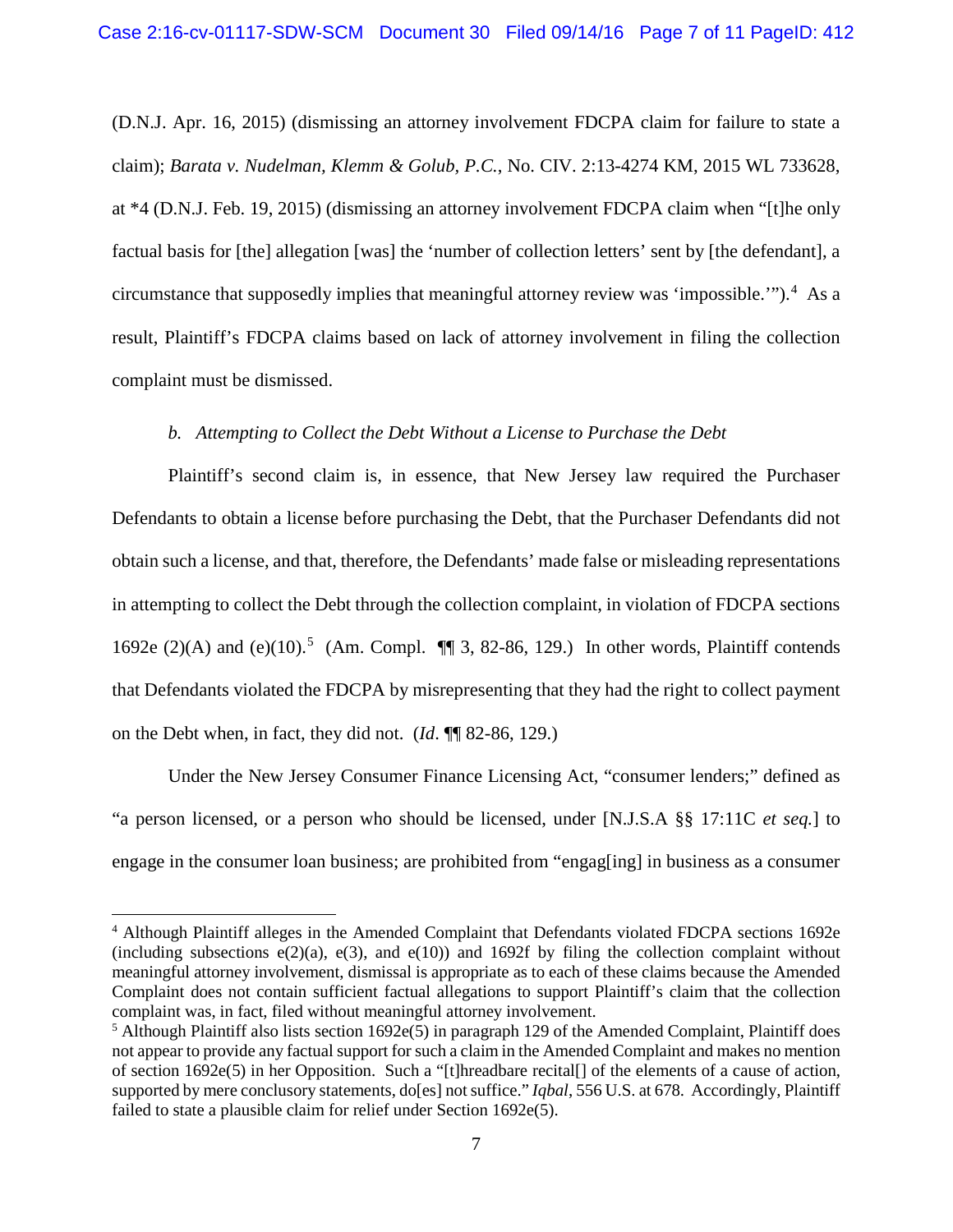lender or sales finance company without first obtaining a license or licenses under this act" N.J.S.A. § 17:11C-3. Moreover, the NJCFLA specifies that "[a]ny person directly or indirectly engaging in the business . . . of buying, discounting or endorsing notes, or of furnishing, or procuring guarantee or security for compensation in amounts of \$50,000 or less, shall be deemed to be engaging in the consumer loan business." *Id*. § 17:11C-2. Based on these criteria, Plaintiff claims, and Defendants do not appear to deny, that Defendants are "consumer lenders" under the NJCFLA. (Am. Compl. ¶¶ 82-86.) In addition, Plaintiff claims, and Defendants do not deny, that Defendant's did not obtain the license the NJCFLA requires. (*Id*.) Rather, Defendants contend that their lack of a consumer lender license "is of no moment" because a debt collector's violation of state law does not, by itself, violate the FDCPA. (Defs.' Br. Reply 9.) However, this argument misses the point. Plaintiff does not contend that Defendant's lack of a consumer lender license *itself* violates the FDCPA. Instead, Plaintiff argues that Defendants misrepresented the legal status of the Debt and used false or deceptive means to attempt to collect the Debt, by filing the collection complaint when they were not licensed to purchase the debt in the first place.

Although Defendants contend filing the collection complaint when they lacked a consumer lender license could not have violated the FDCPA, this argument conflicts with the FDCPA's broad remedial purpose of eliminating abusive debt collection practices. *See Allen ex rel. Martin v. LaSalle Bank, N.A.*, 629 F.3d 364, 367 (3d Cir. 2011) ("The FDCPA is a remedial statute, and we construe its language broadly so as to effect its purposes.") (citing *Brown v. Card Serv. Ctr.,* 464 F.3d 450, 453 (3d Cir. 2006)). Instead, a debt collector's representation in a collection complaint that it had the right to collect a debt when, in fact, it lacked the license required to initially purchase the debt, would violate, at minimum, FDCPA section e(10). *See, e.g.*, *Veras v. LVNV Funding, LLC*, No. CIV. 13-1745 RBK/JS, 2014 WL 1050512, at \*6 (D.N.J. Mar. 17, 2014)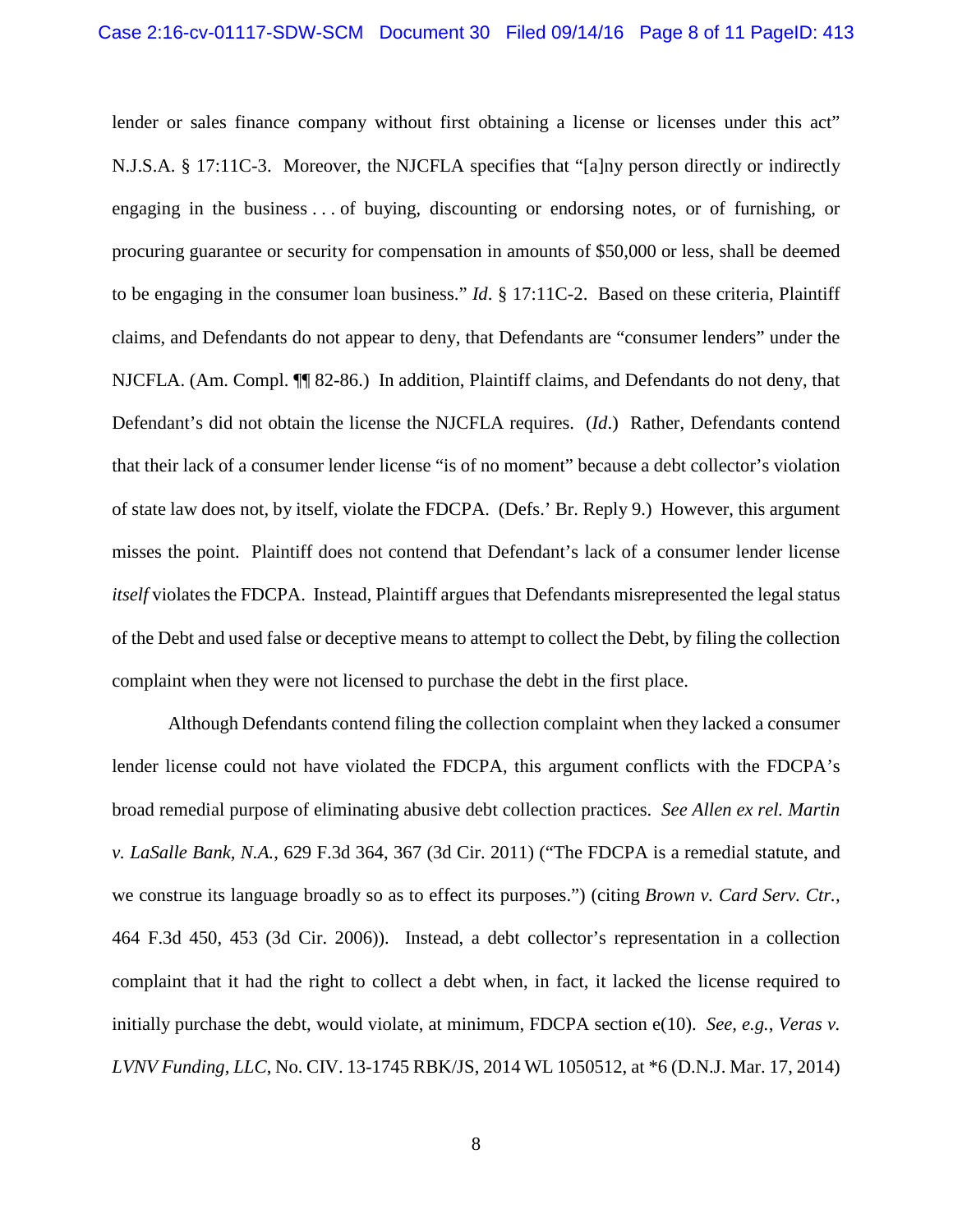("Plaintiff's allegation that Defendants attempted to collect Plaintiff's debt in contravention of the NJCFLA is sufficient to at least support his claim under section 1692e(10), that Defendants used a false representation or deceptive means to collect or attempt to collect Plaintiff's debt."). Moreover, as U.S. District Judge Robert B. Kugler explained in *Veras v. LVNV Funding, LLC*, "it would strain logic to conclude that if a debt collector is prohibited from engaging in debt collection activity in a state, he avoids the risk of liability under the FDCPA so long as he conceals this fact and does not make any representation that he actually has debt collection authority." 2014 WL 1050512, at \*5. Accordingly, dismissal of Plaintiff's claims under sections 1692e(2)(A) and (e)(10), based on the Purchaser Defendants' lack of a license required by NJCFLA, isinappropriate at this time.<sup>[6](#page-8-0)</sup>

### *c. Charging Unauthorized Interest*

l

In addition to Plaintiff's contentions regarding the NJCFLA licensing requirement discussed above, Plaintiff also claims that Defendants' attempt to collect the Debt without first obtaining a license violated FDCPA section  $1692f(1)$ , which prohibits "[t]he collection of any amount (including any interest, fee, charge, or expense incidental to the principal obligation) unless such amount is expressly authorized by the agreement creating the debt or permitted by law." 15 U.S.C. § 1692f(1). (Am. Compl. ¶¶ 82-91, 129; Pl.'s Br. Opp. 30-31.) However, Plaintiff's allegations under Section 1692f(1) concentrate on the fact that Defendants were not licensed to collect consumer debt rather than on the amount Defendants sought in the collection complaint. (Am. Compl. ¶¶ 82-91; Pl.'s Br. Opp. 30-31.) Moreover, Plaintiff does not provide

<span id="page-8-0"></span> $6$  Having found that Plaintiff sufficiently pled a claim for violation of section 1692e(10), this Court need not consider whether Plaintiff also sufficiently pled a claim under Section 1692e(2). *See Veras*, 2014 WL 1050512, at \*6 n.8.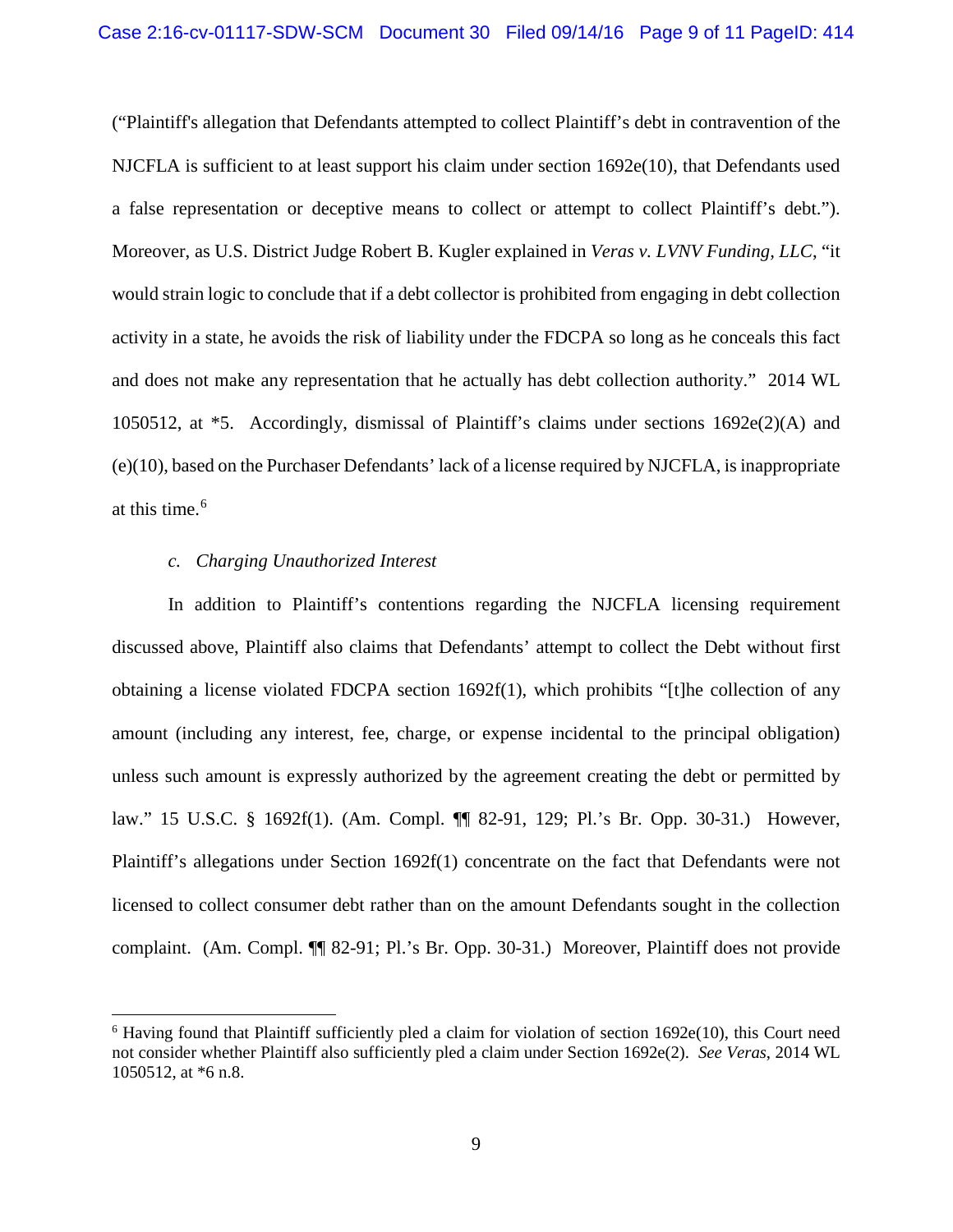any details as to the agreement which created the Debt and whether, as Defendants contend, that agreement allowed a debt collector to charge interest on the Debt. (*See* Am. Compl.) As a result, Plaintiff has failed to state a plausible claim for relief under Section 1692f(1). *See, e.g.*, *Chulsky v. Hudson Law Offices, P.C.*, 777 F. Supp. 2d 823, 832 (D.N.J. 2011) (holding that a plaintiff failed to sufficiently allege a claim under section  $1692f(1)$  when the complaint "focus[ed] on [the defendant's] inability to legally purchase the debt under [state law] . . . . [and did] not speak to the amount sought . . . .")

#### *d. Reporting the Debt to Credit Reporting Agencies*

Plaintiff's fourth claim is that the Purchaser Defendants "communicated credit information regarding [the Debt] to . . . consumer reporting agencies balances [sic] higher than the original balances on multiple occasions." (Am. Compl. ¶ 93.) The Amended Complaint provides no further detail on what was reported to the credit reporting agencies, when it was reported, or how what was reported was inaccurate. Moreover, although Plaintiff contends in her Opposition that this behavior violated 15 U.S.C. § 1962e(8) (this Court assumes Plaintiff actually intended to claim a violation of section 1692e(8)), she did not specify in the Amended Complaint which section of the FDCPA this behavior allegedly violated.

Nonetheless, in an effort to add further factual support for her claim, Plaintiff's Opposition states: "If a complaint contains three different balances for the alleged debt, then, by logic whatever [sic] information that is [sic] furnished to the credit reporting agency as to the alleged debt balance will differ from at least two of the stated balances." (Pl.'s Br. Opp. 32.) However, this contention does not cure the deficiencies in the Amended Complaint: Plaintiff did not provide any detail as to what information Defendants provided to the credit reporting agencies. As a result, Plaintiff has not alleged sufficient factual matter to support her claim that Defendants "communicated to